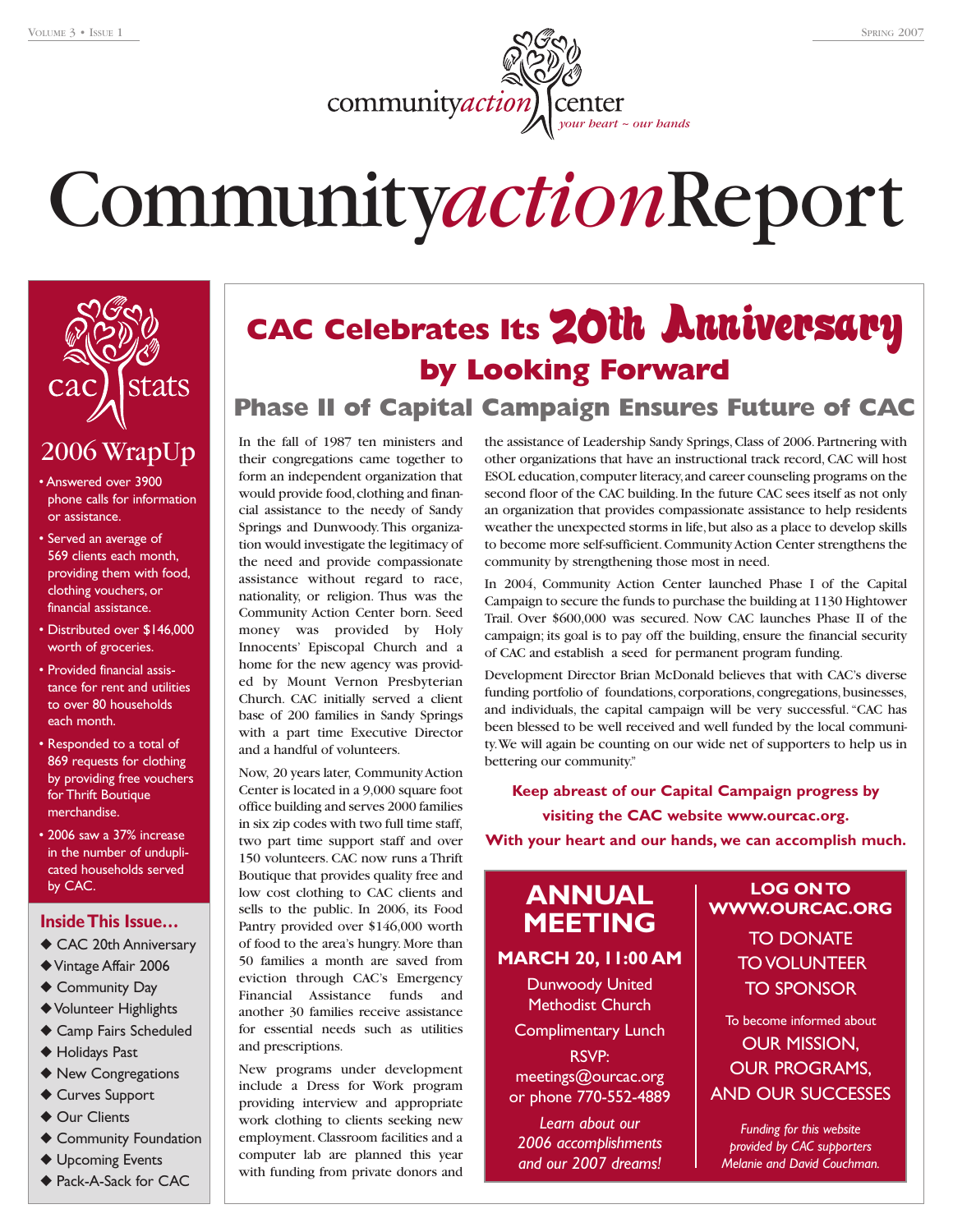# *Vintage Affair a Spectacular Affair*

A Vintage Affair, hosted by Joey Mason and sponsored by Coldwell Banker Cares Foundation raised a record \$65,000 for Community Action Center programs. Over 250 guests enjoyed delectable edibles provided by area restaurants, sampled fine wines provided by local distributors, and responded with spirit to the live auction conducted by Scottie Chesin.Winner of the week long, all expense paid trip to Hawaii was Mrs. Curtis Kimball.



Community Action Center thanks the sponsors, food and wine donors, volunteers, and participants for making the night an overwhelming success. In addition, a special thank you to the Vintage Affair Steering Committee of Candace Apple, Claire Bernot, De Cutshaw, Elizabeth Igleheart, Kristen Ristino, and Stephen Walker.

PRESENTING SPONSOR: Coldwell Banker Cares Foundation

CORPORATE SPONSORS: Blue Cross Blue Shield of Georgia, CH2MHILL, Church's Chicken, Purchasing Alliance Solutions, Piedmont Bank, Talent Builders, Advance Realty, Family Wealth Services, LLC, Kroger City Walk, Milner Office Products, Phoenix and Dragon Bookstore, S.R. Walker Designs

RESTAURANT SPONSORS: Brooklyn Café, Chicago's, 5 Season Brewing, Food 101, Toni's Casa Napoli, Meehan's Public House,A Royal Affair Café.

LEAD AUCTION DONORS: Hawai'i State Tours, Castleberry's Treasures for Your Home, Sali's Place,Antiques and Vintage Accessories, Sewell Appliance/Kitchenaid.

Vintage Affair 2007, celebrating Community Action Center's 20th anniversary, will be a very special event at Glenridge Hall.Tables as well as individual tickets will be available for purchase and seating will be limited.Mark your calendars for the September 29th event.

#### **Development Director Joins CAC Staff**

Brian McDonald, a native of Indiana, has spent the last 12 years in development and fundraising, first for Central Indiana United Way, then for Spellman College in Atlanta, and most recently for the National Center for Human Rights Education in Atlanta. Community Action Center is proud to launch Phase II of our capital campaign with Brian and CAC board Capital Campaign chair De Cutshaw, at the helm.

Brian believes CAC's upcoming Capital Campaign will be an exciting and successful campaign. "Everyone at CAC, from board members to volunteers, seems primed and ready to take on this task. There is a tremendous desire amongst all the people I have met to see this agency continue with and expand its mission in the community."

Brian and his wife Dawn are busy parents of two children, Blake, 13 and Celeste, 9.

# **COMMUNITY**

With a grant from the Georgia Dept. of Human Resources through the Georgia Parents Support Network and CETPA (Clinic for Education, Treatment, and

Prevention of Addiction) , and in partnership with Sandy Springs Middle School the Community Action Center celebrated its first CommUNITY day on Saturday, August 16.The objective of CommUNITY day was to promote healthy living, to unify the Sandy Springs community, and to highlight volunteerism in the community.

Targeted to children qualifying for free or reduced lunch, the special day was open to all Sandy Springs children in the community with invitations issued through the schools. Over 300 children attended. It was an afternoon of much festivity with entertainment by Peter Hart and the Atlanta Puppets and music by Tahino's "Sabor Latino". Face painting, Bouncy House, and other activities kept everyone busy. Food was provided by Church's Chicken and Mike's Hot Dogs to those in attendance and busses stopped at four convenient locations within Sandy Springs to provide free transportation.

> We thank all those who volunteered and attended for making CommUNITY Day a success.

# **YES! I want to Support the Community Action Center!**

|                                | To invest in my community I (we) enclose a gift of: |                                                                                                  |                                                      |
|--------------------------------|-----------------------------------------------------|--------------------------------------------------------------------------------------------------|------------------------------------------------------|
| Total Pledge:                  |                                                     | Amount Enclosed:                                                                                 |                                                      |
| Donor \$25<br>Denefactor \$500 | Friend \$50<br>Patron \$1,000                       | Partner \$100<br>$\bigcirc$ Pacesetter \$2.500                                                   | $\bigcirc$ Advocate \$250<br>$\circ$ Sponsor \$5,000 |
| Donor's Name                   |                                                     |                                                                                                  |                                                      |
| In Honor of                    |                                                     |                                                                                                  |                                                      |
| In Memory of                   |                                                     |                                                                                                  |                                                      |
| <b>Please Notify</b>           |                                                     |                                                                                                  |                                                      |
| <b>Address</b>                 |                                                     |                                                                                                  |                                                      |
| City                           |                                                     | <b>State</b>                                                                                     | Zip                                                  |
|                                |                                                     | PLEASE MAKE CHECKS PAYARLE TO: Community Action Center • 1130 Hightower Trail • Atlanta GA 30350 |                                                      |

PRESIDENT Elizabeth Igleheart VICE PRESIDENT Reverend Barbara Bean

TREASURER Jim Kelley

**BOARD OF DIRECTORS**

**SECRETARY** Ann Schoenberg

#### BOARD MEMBERS Reverend Barbara Bean

Reverend Troy Bronsink Laura Caragol Brian Comerford D.E. Cutshaw Chris Devine Barbara Duren Reverend Ron Gilreath Judy Harhai Patricia Hartigan Terry Hartigan Pam Jones James Kelley Maritza Morelli Rabbi Ron Segal Bob Shumard Debbie Sonenshine Randy Young

#### **MEMBER CONGREGATIONS**

Apostles' Lutheran Church Church of St.Andrew Presbyterian Church of the Redeemer Congregation B'nai Torah Dunwoody Baptist Church Dunwoody Community Church Dunwoody United Methodist Church Episcopal Church of the Atonement First Baptist Church of Sandy Springs Holy Innocents' Episcopal Church Kingswood United Methodist Church Mt.Vernon Baptist Church Mt.Vernon Presbyterian Church North Atlanta Church of Christ North Springs United Methodist Church Northwest Unitarian Universalist Congregation Rivercliff Lutheran Church Sandy Springs Christian Church Sandy Springs United Methodist Church St. John United Methodist Church St. Jude the Apostle Catholic Church St. Luke's Presbyterian Church Temple Emanu'el Temple Sinai

> EXECUTIVE DIRECTOR Tamara Carrera

PLEASE MAKE CHECKS PAYABLE TO: Community Action Center • 1130 Hightower Trail • Atlanta, GA 30350 CAC IS A NON-PROFIT ORGANIZATION. ALL GIFTS ARE TAX DEDUCTIBLE.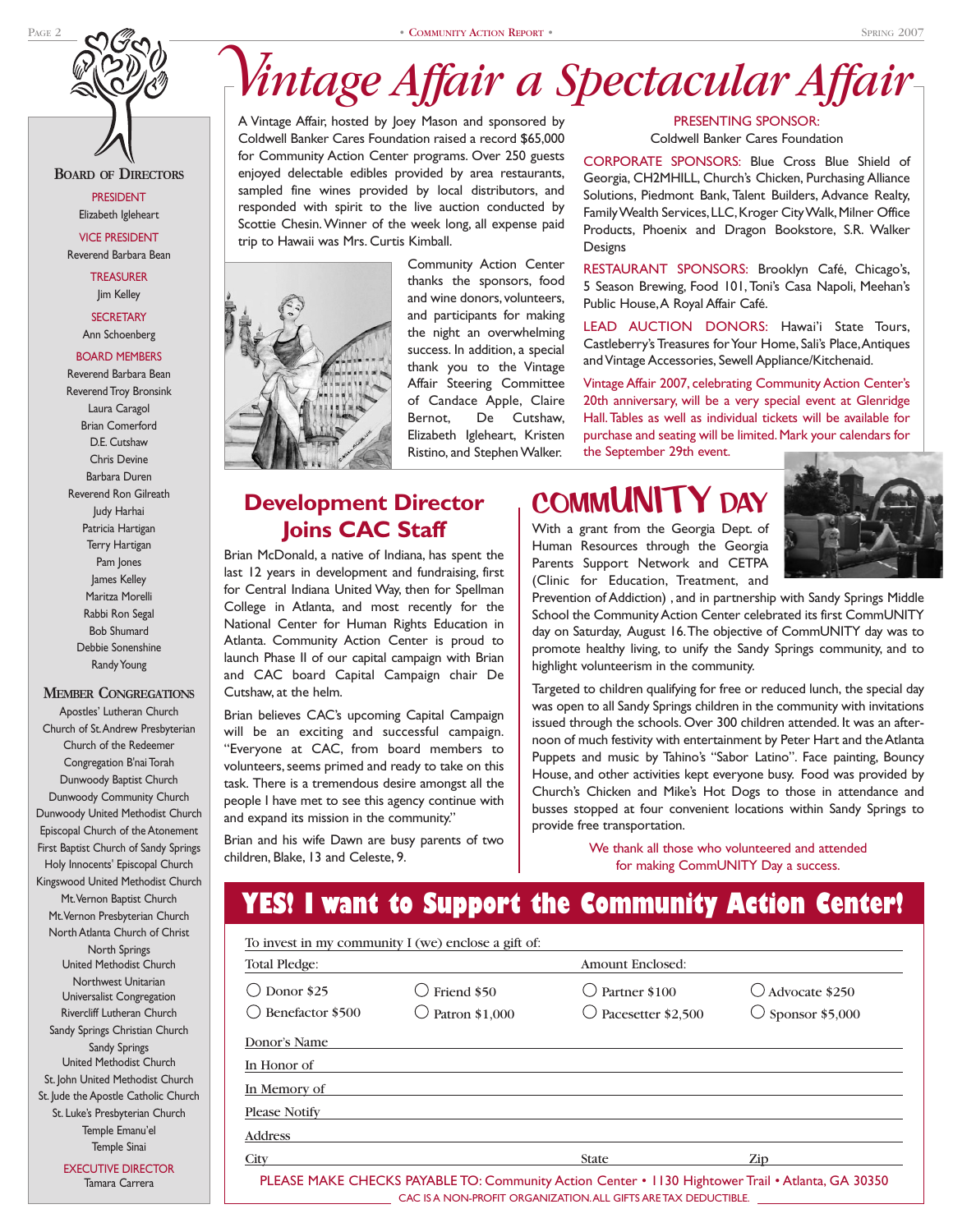# **•VOLUNTEER HIGHLIGHTS•**

EXECUTIVE DIRECTOR TAMARA CARRERA is constantly amazed by the willingness of CAC volunteers to work above and beyond their normal CAC hours. And at no time are the volunteers busier than from September to December. We recognize not only the Volunteers of the Month but also all the volunteers who make CAC such a special organization.

#### • CONGRATULATIONS TO THESE VOLUNTEERS OF THE MONTH •

- MORT NORTHROP of Mount Vernon Presbyterian Church first became involved with CAC during the old garage sale days at Mt.Vernon Presbyterian School Hall.He's now a regular food pantry worker.
- TERRY HARTIGAN of St.Jude the Apostle congregation has been involved with CAC for seven years. Formerly employed in the commercial real estate field,Terry works in the food pantry and spends hundreds of hours working with his wife Pat to insure the success of the Thanksgiving and Holiday programs.Terry is the Facilities Manager for CAC and a member of the Board of Directors.
- JAN HEDRICK's retirement as a computer graphic artist 1-1/2 years ago made it possible for her to become a CAC volunteer. A member of Holy Innocents' Episcopal Church, Jan works in the Food Pantry twice a month and is active in Spalding Garden Club where she is involved with many community service gardening projects.
- KAETHE SOLOMON saw a notice in the Northside Neighbor, which prompted her interest in CAC.A 3-year volunteer, Kaethe's energy is abundant. She belongs to a bicycle club, works at her synagogue, is developing a ballroom dance program for 5th graders at a local school and is a day manager in the Thrift boutique.

# CAMP FAIRS SCHEDULED • VOLUNTEERS WANTED

Under the auspices of Community Action Center's Youth Enrichment Program, summer camp fairs will be held at local schools and the CAC building.



CAC registrations are scheduled for Saturday, March 3 and April 14 from 1:00 to 4:00 pm and Wednesday, April 18 from 5:00 to 8:00 pm. On March 8 registrations will be at Heards Ferry Elementary School and on March 28 at High Point Elementary School with both registrations beginning at 8:00 am. Individuals are needed to

assist with the registration process. Call 770-552-4889 or email programs@ourcac.org to volunteer.

The summer camp program serves Sandy Springs and Dunwoody children, ages 3 to 16 who because of economic, cultural, or family stress situations do not have access to enriching summer activities.Candidates to the program are referred by the counselors and teachers in the Public Schools of Sandy Springs and Dunwoody.

Camps participating this year include sports, art, music, and computer camps and include both day and overnight camps. The camp experience is funded through Fulton County F.R.E.S.H funds, Altrusa International Inc. of Atlanta, North Perimeter Optimist Club,private donations,and full and partial scholarships provided by the camps. Last year CAC was able to place 234 students in summer camp programs.

#### **Second Helpings "Beefs Up" CAC's Food Pantry**

Can you imagine 27 tons of food? Not canned food, but casseroles, sandwiches, "home made" soups, salads and desserts! Second Helpings, a program established and run by Temple Sinai and its 100+ volunteers, delivered over 27 tons of food to CAC in 2006. This food was then distributed to CAC clients through our Fresh Food program.

Many CAC clients depend on the Fresh Food program to provide variety and nutrition in their diet. Senior citizens living on limited fixed incomes and the homeless are two groups who most enjoy these meals.

The donations come from various restaurants, caterers and grocery stores in the Sandy Springs/ North Fulton/East Cobb area. Some include Eatzi's-Park Place, Fresh Market-Dunwoody, Holy Innocents Episcopal School, St. Martins School, Mandarin House,Epstein School, Azoni's-East Cobb, Trader Joe's-Sandy Springs,Whole Foods and many Temple Sinai events and dinners.

The Second Helpings project began in September of 2004 with Community Action Center being the site of their first delivery. Even though new agencies have been added to the Second Helpings distribution list, Community Action Center continues to receive a very large portion of their rescued food. To date, Second Helpings has rescued over 272,136 lbs. of food or 136 TONS of food for community distribution –– food that otherwise would have ended up in a dumpster.

The Community Action Center is proud to partner with Second Helpings in uniting community resources to prevent hunger.

## **VOLUNTEER OPPORTUNITIES**

OFFICE VOLUNTEER – answer phones, interview clients, data entry, assist with mailings.

FOOD PANTRY – shelve donations, pack bags, distribute groceries. Drivers are also needed for food pickups.

THRIFT BOUTIQUE – Sort and display donations, assist shoppers. Evening, weekend, and weekday volunteers needed. Create your own shift by getting a group of five of your friends or coworkers to cover a time slot.

TEEN OPPORTUNITIES – Assist in Thrift Boutique or Food Pantry.Work with computer data entry, mailings, and other general office activities. Conduct a food or clothing drive.

COMMUNITY HELPER – Conduct a food drive at your school or place of work. Gather gently used spring and summer clothing for the Thrift Boutique.

SPREAD THE WORD – Schedule a CAC speaker. School, civic, and congregational presentations are available.

#### SPECIAL PROJECTS

- Web savvy individual to assist with upkeep of CAC web site.
- Conduct a children's clothing drive for the Thrift Boutique
- Communications expert to assist with newsletter. Historian to archive CAC photos and historical documents.



Spring and Summer Donations are welcome. Please donate only clean items in good condition.

Household items such as kitchenware, lamps, artwork, and decorative accessories are often in demand.

# • Saturday Specials •

APRIL 7 All Women's Jeans are just  $\$1.00$ 

APRIL 21 All Women's Tops are just \$1.00

# • Thrift Boutique Hours•

Monday and Wednesday 10:00 am to 4:00 pm

First and Third Saturdays 10:00 am to 2:00 pm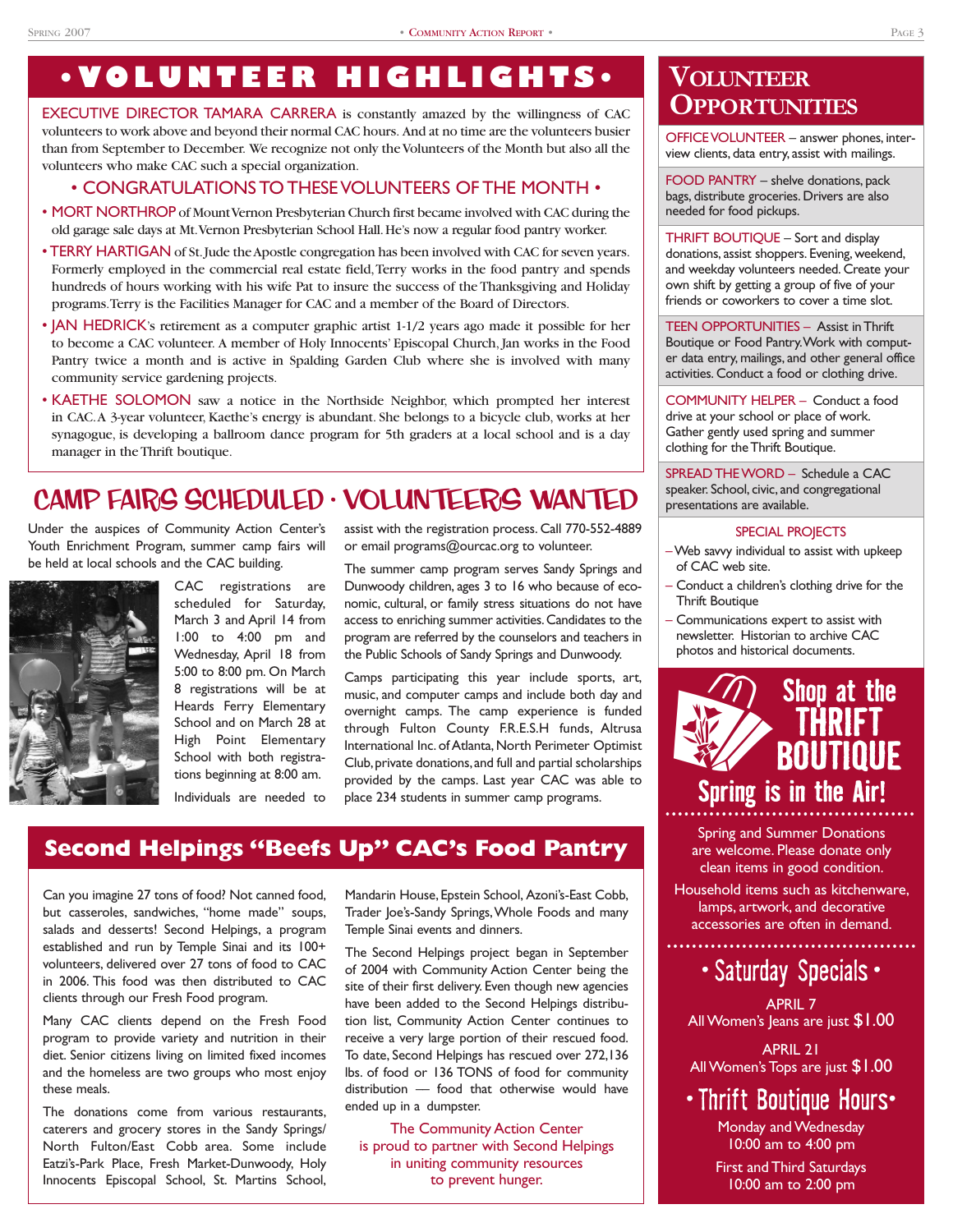# *The Holidays Past*

The response of the Sandy Springs and Dunwoody communities over the past four months has been overwhelming. Your outpouring of concern and assistance for those in need through this holiday period has set new records. Because of you, 377 families had a scrumptious Thanksgiving dinner and 980 children received gifts from the Holiday Gift Shop. We touch on only a few of the many individuals, church, civic, social, and school groups who contributed to the success of CAC's holiday programs.Thank you from the bottom of our hearts.



Brownie Troop 3503 earned funds to provide holiday gifts for others.



Westminster "Super Troop" 197 and students from Lovett School assist with mailings and other CAC office projects during the holidays.

- In October, SANDY SPRINGS CHRISTIAN CHURCH PAC MEMBERS, ages 5-9, helped collect food and stock the pantry, giving an early start to our food drive.
- WESLEYAN SCHOOL BOYS' CROSS COUNTRY TEAM AND CHORAL DEPARTMENT donated fully packed Thanksgiving food baskets.Thanks to Wesleyan for supporting us in so many ways.
- RIVERWOOD SENIOR MATT FANNING conducted his 3rd annual holiday food drive for CAC in his Winterthur neighborhood. Three to four times a year Matt creates and distributes a food flyer, then sets a bin near his house for collections from neighbors and friends. Matt finds the experience to be "very rewarding" and appreciates the friends and neighbors who make his drive a success.
- THE CONFIRMATION CLASS OF HOLY INNOCENTS' EPISCOPAL CHURCH delivered four truckloads of food, unloaded and sorted it, then still found time to help with a CAC mailing.
- TEMPLE SINAI again donated their High Holy Days food drive to CAC, delivering over 500 bags of groceries to the Food Pantry.
- Volunteers from DUNWOODY UNITED METHODIST CHURCH did some heavy lifting during the food basket distribution, carrying filled boxes to our clients' cars.
- CAC was the recipient of the Community Ecumenical Thanksgiving service held at MOUNT VERNON PRESBYTERIAN CHURCH.
- DUNWOODY BAPTIST CHURCH provided Holiday Gift Shop volunteers and carload after carload of toys for distribution. STUDENTS FROM PACE ACADEMY, HOLY INNOCENTS' EPISCOPAL SCHOOL, AND WESLEYAN SCHOOL worked hard sorting and displaying all those toys.
- Students from SANDY SPRINGS MIDDLE SCHOOL, GALLOWAY SCHOOL, RIDGEVIEW MIDDLE SCHOOL, BRANDON HALL AND MT. VERNON PRESBYTERIAN SCHOOL, ST. JUDE'S SCHOOL AND SPALDING ELEMENTARY SCHOOL conducted successful food drives for CAC.
- SANDY SPRINGS BAR ASSOCIATION used their annual holiday party to collect toys for CAC.They have also chosen CAC as their charity for 2007.
- SANDY SPRINGS ROTARY CLUB, donated, \$3500 in new children's coats for the Gift Shop.This is the 7th year Rotary has donated coats to this CAC program.
- CHEROKEE GOLF CLUB provided quality toys for distribution.
- BELLES CHOSES conducted a blanket and coat drive in December for CAC, giving a discount on new items for donations of previously owned coats and blankets.



Second and third grade students at Atlanta Academy prepared Christmas surprise boxes to distribute at the Holiday Gift Shop.



City Manager John McDonough, Safety Manager Ruben Burch, CAC Executive Director Tamara Carrera and Rick Foster, Optech Supervisor along with Optech employees donate seven bicycles to Holiday Gift Shop on behalf of CH2MHILL and city employees.

# **New Congregations Join the CAC**

Three new congregations have become members of Community Action Center: Church of the Redeemer, North Atlanta Church of Christ, and Temple Emanu-El. This brings the number of congregations to 24,who have joined with CAC to prevent hunger and fight homelessness in our community.

CHURCH OF THE REDEEMER, located on Peachtree Dunwoody Road, is committed to serving the Perimeter Center area as well as greater Atlanta. Through its 'Hope for Atlanta' program, a facilitating ministry that links churches and volunteers with service opportunities in the Atlanta area, Church of the Redeemer prepares individuals for volunteer work in the community. Community Action Center is pleased to be a part of this mission work.

#### NORTH ATLANTA CHURCH OF CHRIST,

though new as a member of CAC, has had a history of supporting CAC projects. During North Atlanta's Community Day in November 2005 volunteers from the congregation painted CAC's hallways, client waiting area and stairwell. At Thanksgiving, church members provided many volunteer hours packing Thanksgiving food baskets. Additionally, North Atlanta's 1500 members contributed generously to an autumn food drive providing over 2,000 pounds of food to CAC's food pantry.

North Atlanta Church of Christ is located on Roberts Drive in Dunwoody. Led by Reverend Don McLaughlin and Executive Minister Reverend Ken Snell, North Atlanta Church of Christ has over 40 different ministries led by volunteers. The Church is also actively involved in mission works in Mexico, the Ukraine, Kazakhstan, Russia, Nigeria, and the United States.

TEMPLE EMANU-EL, located in Dunwoody, first began its relationship with CAC several years ago through its Garden Isaiah.Garden Isaiah is a community service garden with the harvest of the garden being donated to local charities."We began donating to Community Action Center on a weekly basis and the relationship grew from there," said Dara Amram, CAC Advisory Board representative and co-chair of the temple's social action committee.

Community Action Center is proud to have these congregations working with us to alleviate hunger and homelessness in our community.

### **HOLY INNOCENTS' Junior Class and Pace Academy ADOPT CAC**

The 11th grade class of Holy Innocents' Episcopal School and students from Pace Adademy have adopted the Community Action Center as the 2006-07 class service project.

Each Wednesday, HIES and Pace students spend the evening helping with various projects: mailings, clothing and food pantry work, filing, computer data entry, etc. CAC is fortunate to have these civic-minded students work with us.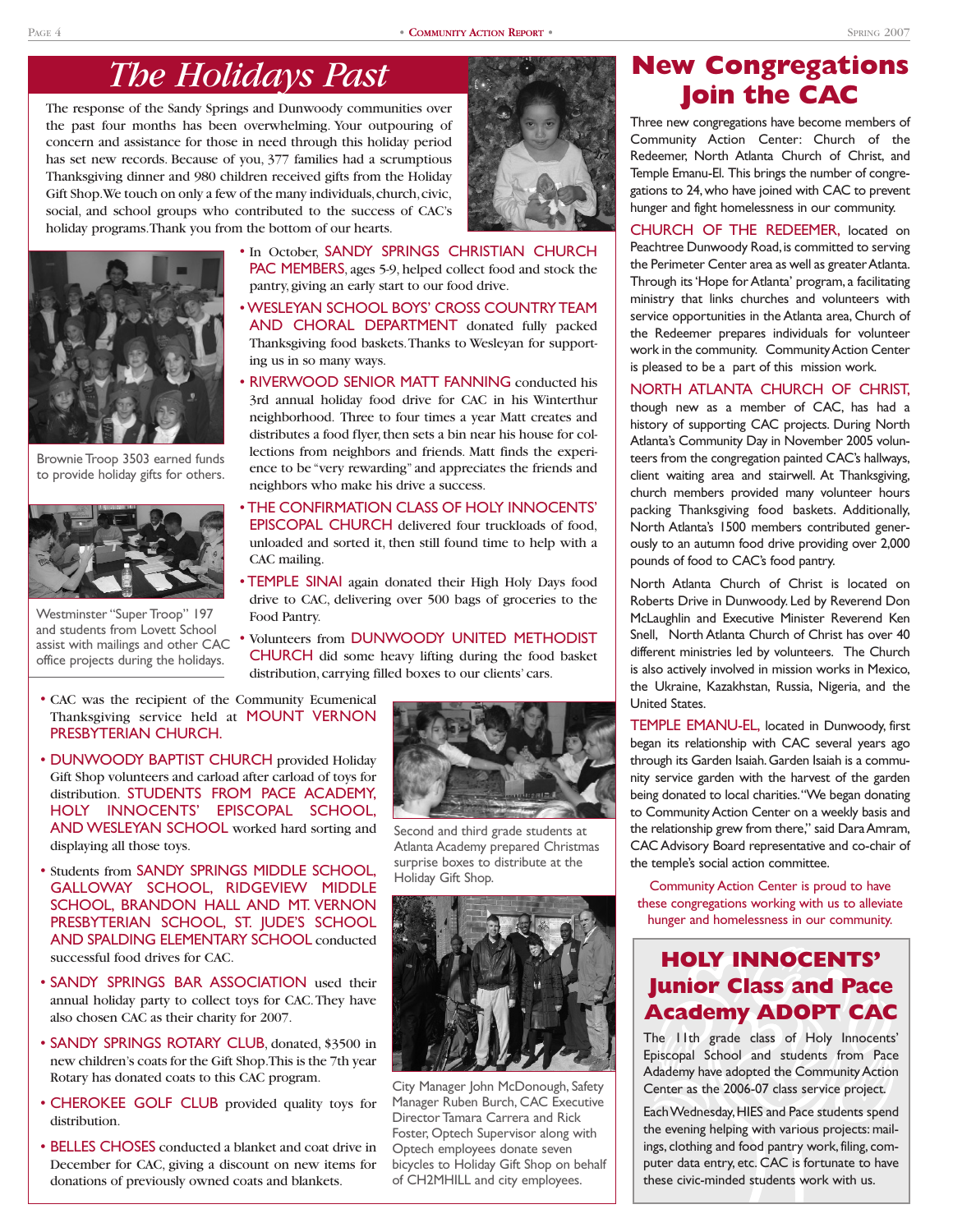# Curves 'TAKES IT OFF' FOR CAC

Curves of Sandy Springs and Dunwoody are offering to waive the service fee for new members who bring in a bag of nonperishable food items to be donated to Community Action Center. This special offer, valued at \$149, is valid from March 1 to March 10 only. Those interested in joining Curves should call their local center to set up a first visit appointment.

Curves has also offered to collect community wide donations of food for CAC during the entire month of March. Though all non-perishable food items are wanted, peanut butter is urgently needed for CAC's Food Pantry.

This is the 4th year of Curves' partnership with CAC and the 9th annual Curves Food Drive nationwide. Last year, the Curves Food Drive collected 11 million pounds of food for local communities all over the world. "The Curves Food Drive promotion is always exciting," said Lanier Quantz, the owner of the Sandy Springs and Dunwoody clubs. "We have a chance to help so many people at a time when the food banks are lowest, while we assist more women in reaching their fitness and weight loss goals. It's a win-win situation for everyone.

# **Our Clients**

It was the year 2000 when Janice H.left her native Puerto Rico and moved with her husband and two sons to Atlanta. Her eldest son had a learning disability and needed better educational programs.

Employment was not difficult to find: her spouse worked with a tree service and Janice found parttime work at a retail establishment.But entry-level employment is not steady. Janice's spouse was often injured in his dangerous line of work and Janice's hours of work were frequently reduced.

Thanksgiving and Christmas were at hand and money for food and gifts was scarce.Janice's sister, a Community Action Center volunteer, told her about the holiday food basket and Christmas gift program. Janice registered for the programs and her family was adopted.That Christmas morning her two sons were thrilled to receive the bike and scooter they had requested.The holiday food also helped to make the occasion even more special.

Janice's husband found new and safer employment at a grocery store, but again, income was not sufficient to meet needs. The family applied for emergency financial assistance at CAC,but did not qualify because there had been no loss of income, a necessary requirement for financial assistance. Although disappointed by this, Janice was grateful for the food and clothing available at CAC which helped them stretch their limited dollars."As a client, I was treated in a wonderful way, excellent volunteers and excellent service," Janice remembers.

After about a year, Janice began part-time employment as a bilingual tutor at an after-school program sponsored by a local YMCA.She enjoyed the job, but wanted more work hours. One day, a friend who was on the CAC board called to tell her that Tamara's assistant had just quit and that a bilingual replacement was needed. "Get over there right away. You'd be good in that job."After reviewing her application, Executive Director Tamara Carrera called Janice in for an interview. As Janice entered the director's office, Tamara, recognizing her, exclaimed,"Oh, it's you!"

As all who are familiar with the CAC office have deduced, Janice H. is OUR Janice Haddock, Indispensable Program Director. She is responsible, friendly, patient with the volunteer staff, and understanding and kind to our clients.She knows what it is like to sit on both sides of the desk – as an applicant and as a decision-maker in Tamara's absence. Her administrative assistant position became full-time three years ago and in 2006 she was promoted to Program Director.

Her sons, Christian and Giancarlo, are fine young men. Jose,her husband,hopes to soon be promoted to supervisor at his place of employment. Janice, now the Program Coordinator for Community Action Center, directs the Youth Enrichment Program. Janice and Jose recently bought their first home in Atlanta.

What a wonderful outcome for a hardworking family! Though the center does not play such a large part in most of our client's lives, CAC does provide a measure of stability, some breathing room, some hope to families in distress.Many of our clients'difficulties are temporary.With a hand up and not a hand out, they can overcome obstacles and become valuable contributors to our community.

# Grants from The Community Foundation – City of Sandy Springs & FEMA Support CAC Work in the Community

Community Action Center has received a \$20,000 grant from the General Unrestricted Fund of The Community Foundation for Greater Atlanta to support its Emergency Assistance Program.

In announcing the grant, Alicia Philipp, president of The Community Foundation, said that the Foundation is pleased to support the crucial community services that CAC provides. With more than \$650 million in assets,The Community Foundation for Greater Atlanta manages and administers the charitable dollars for 650 individuals and families by matching them with charities and causes that serve their personal philanthropic interests.Last year The Community Foundation awarded more than 4,600 grants totaling nearly \$50 million throughout 23 counties in the greater Atlanta area. For more information on The Community Foundation visit www.atlcf.org.

Additionally, Community Action Center received a \$75,000 grant from the city of Sandy Springs to be used specifically in CAC's efforts to prevent homelessness for Sandy Springs residents and provide opportunities for its youth. In announcing this disbursement, Mayor Eva Galambos expressed her admiration of CAC's effectiveness in delivering client services."I am impressed with how well the organization is run considering it is nearly an all volunteer structure."

The City of Sandy Springs' leadership, which recently celebrated its first year of operation, has



Ms. Judy Parker, **Communications** Manager for the City of Sandy Springs, presents CAC volunteer Lisa Ulrich with a check for city grant monies.

been concerned with preventing homelessness and making Sandy Springs a better place to live for everyone. This investment in Community Action Center is a first effort to address the issue of individuals and families in our community who are hardworking individuals, contributing to our community but are facing a temporary setback due to unforeseen circumstances such as job loss or illness. Keeping these neighbors from loosing their homes benefits not only them but everyone in the community."By providing a degree of stability for these families, we improve the stability of our community and the quality of life for all" explained CAC Executive Director Tamara Carrera.

FEMA has also awarded Community Action Center a \$20,000 grant through its Emergency Food and Shelter National Board Program. These funds are targeted for rent and mortgage assistance for residents living throughout CAC's six zip code service area.